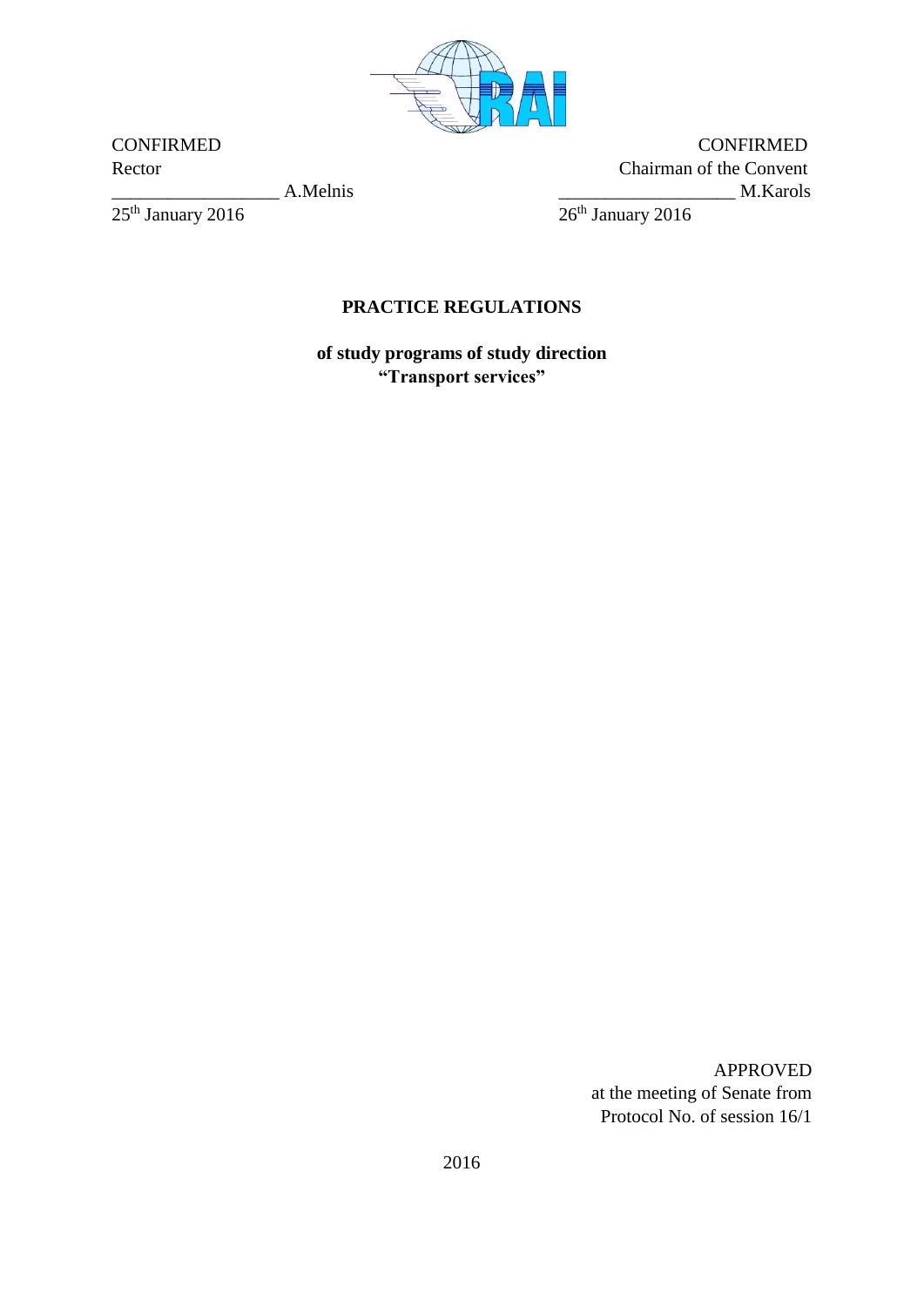#### **GENERAL PROVISIONS**

1. Regulations drawn up in accordance with Latvian statutory requirements and procedures of Riga Aeronautical Institute (RAI).

2. The regulations define practice goals and tasks, practice the procedure of organizing practice in company and practice report content.

3. Practice in company has been realized after the student's theoretical knowledge and skill acquisition.

4. Practices are determined according to the study program and trilateral agreements between RAI, the trainee and the company in which the practice is planned.

5. The practice is designed for practical vocational skills and learning skills, and can also be used for collecting information, processing and analysis of the diploma or the diploma needs.

6. Practice regulations are binding for the students, mentors, internship coordinators, organizers and other practices in the provision of related parties.

## **THE GOAL AND TASKS OF PRACTICE**

7. Aim of the practice is to improve in a professional environment the student's professional skills and competences, as well as to strengthen and enhance their knowledge in accordance with the requirements of the profession.

8. In order to achieve the aim of the practice, it is necessary to develop practical skills for solving tasks in the following transport services in related fields:

- 8.1. Transport company management;
- 8.2. Transport organization of various modes of transport;
- 8.3. Transport economics;
- 8.4. Transport logistics;
- 8.5. International transport law;
- 8.6. Transport company's business;
- 8.7. Transport process innovation;
- 8.8. Customs Organisation;
- 8.9. Financial and economic analysis of cross-border transport;
- 8.10. Management of transport;
- 8.11. Transport Nodes and Terminals;
- 8.12. Marketing transport;
- 8.13. Air traffic management;
- 8.14. Air traffic organization and technology services;
- 8.15. Observation and navigation radio electronic equipment;
- 8.16. Air traffic management automated systems.

#### **REQUIREMENTS FOR STUDENTS**

- 9. To know:
	- $\checkmark$  The organization of work of transport service sector companies;
	- $\checkmark$  Company structure;
	- $\checkmark$  International transportation specifics;
	- $\checkmark$  Air traffic control organizations.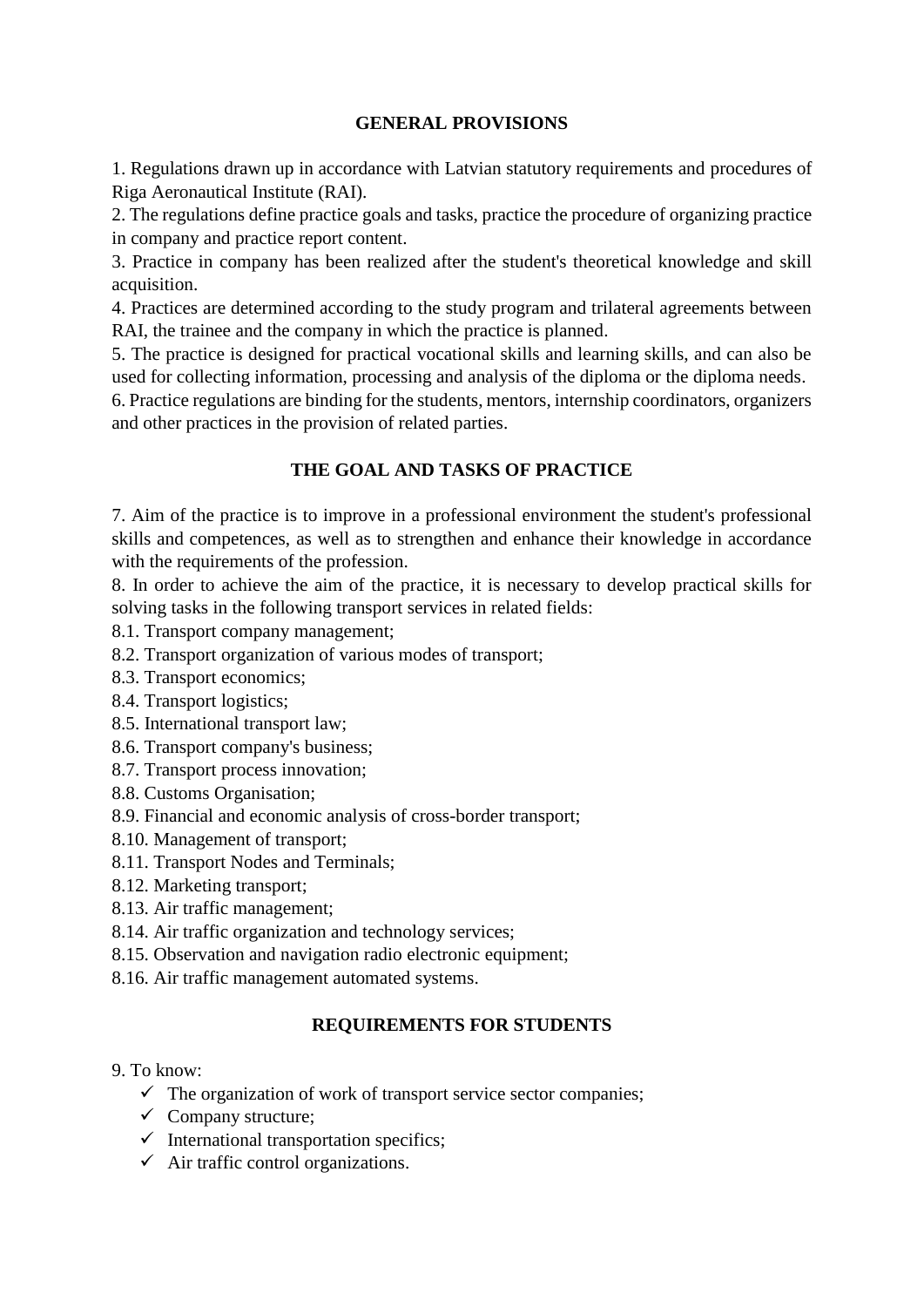10. To be able to:

- $\checkmark$  Solve production tasks in the undertaking;
- $\checkmark$  Plan work units:
- $\checkmark$  Predict and prevent "narrow" places in the technological process.

## **ORGANIZATION OF PRACTICE**

11. RAI, students who planned to practice, and practice places enters into a tripartite agreement on the practice practice implementation. Internship Agreement shall be governed:

- $\triangleright$  student placements;
- $\triangleright$  mentor the practice of employees;
- $\triangleright$  parties' obligations and responsibilities;
- $\triangleright$  specific conditions and the actual execution of the works according to the internship program;
- $\triangleright$  conditions of the necessary information for research, analysis and dismissal, which will be used for the development of diploma.

12. Internship program is the program management crafted document that sets out each stage of the practice of general and specific objectives, tasks and practice developments timetable;

13. Practice places students choose themselves or use the RAI offered internships of companies.

14. Practice for each student individually managed by the practice supervisor and coordinator.

15. Practice Manager is a practice the company posted employee, who has a university degree in the area and / or professional experience in the sector concerned, as well as a certificate in this field by virtue of the Latvian Republic of existing laws and regulations.

16. The Coordinator shall be appointed lector of RAI.

17. During the practice the students and officers in regular contact and exchange of information on practices in the course of the problems, if any, incurred in the preparation and practice report.

18. Not later than 5 working days after the practice period students will be submitted to the coordinator to complete and present practice report.

19. Not later than 2 weeks after the practice period takes practice reports defence.

#### **PRACTICE REPORT**

20. After graduation practice student submit RAI practice report, accompanied by a review of the company's supervisor. The internship report is drawn up in writing a work in which the student sets out the results achieved in practice and solutions to problems. Reports the amount of no less than 30 pages.

21. Practice report contains:

21.1. cover page, contracted in accordance with the model;

21.2. introduction - place of practice aims and objectives;

21.3. the key aspects in accordance with the practices in the expanded program;

- 21.4. conclusions and proposals;
- 21.5. bibliography and list of sources;

21.6. attachments.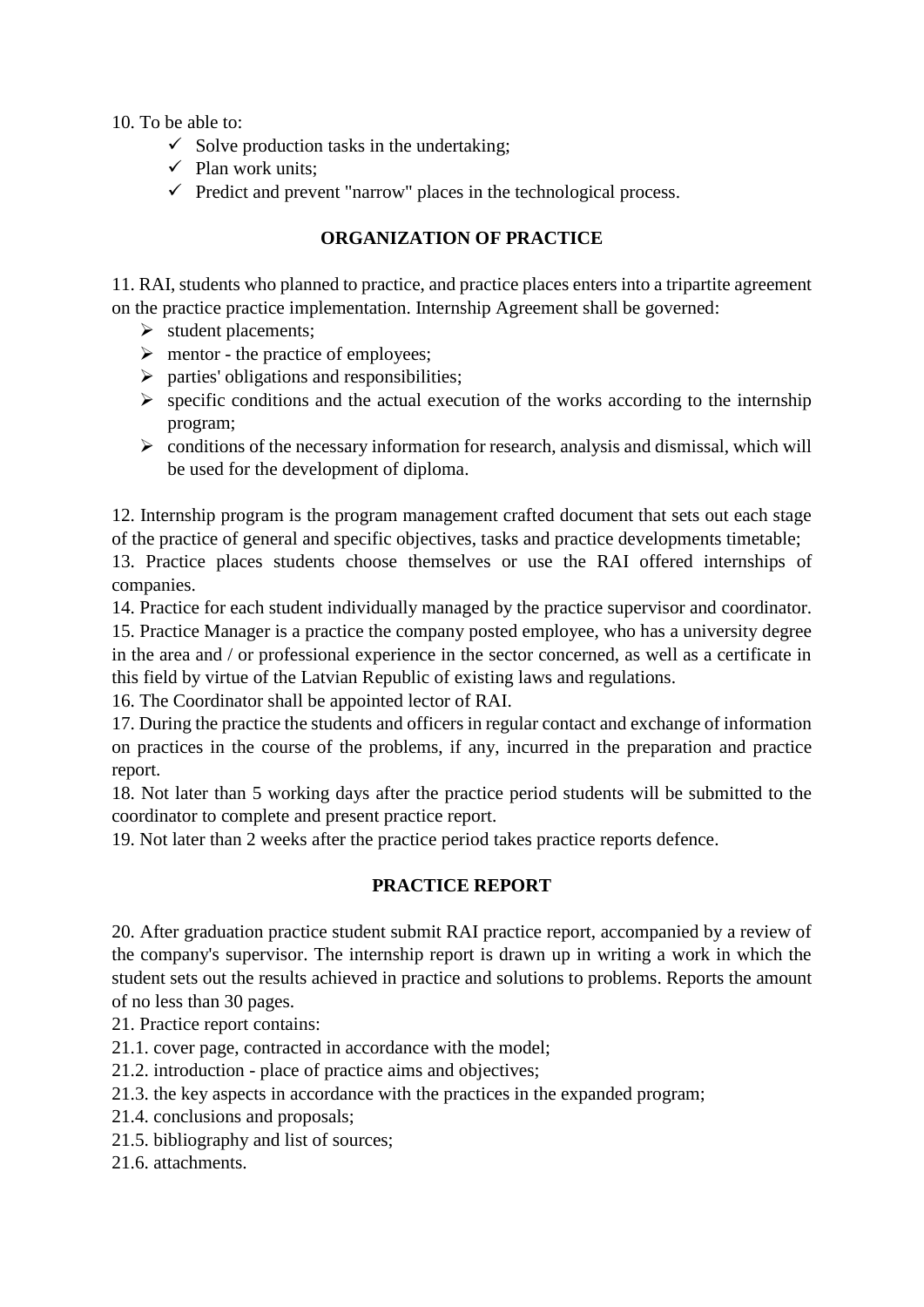22. Practice report presented on A4 (210x297mm) format one side, leaf edge dimensions: left - 30 mm, right - 15 mm, top and bottom - 20 mm, font size - 12, line spacing - 1,5. Font type Times New Roman, the text of evens (justify), the derogation 1.27.

23. In the introduction of businesses in which the practice has taken place during the practice formulated the objective pursued and the achievement of the stated objective, a brief description of the problems addressed in general, characterized by their importance, accounted for the problems addressed in the method, the information and statistical base and restrictions. 24. The main aspects of the report students reflect in practical part of the diploma. In this part of the student to demonstrate the ability to link their theoretical knowledge with practice, the ability to make practical and statistical materials, filing, assessment and analysis. The report should be concise and specific, spelled correctly in the official language and format in accordance with the requirements adopted.

25. Foreign students may draw up a report in English, with all the substantive requirements in accordance with the provisions of this Statute.

26. In the conclusions and proposals student present their findings and assessment of the work done, as well as further research processes and displays the results. Conclusions and proposals should be reasonable and should be drawn from the information provided in the report. Must not include any well-known facts and / or abstracts or use another author of the study results. Conclusions and recommendations required the student to develop their own.

27. The internship report is assessed 10-point system. Commission shall examine the content of the report, and the presentation of the student's professional experience.

28. At the reference shall be admitted to the defense of the students who completed the entire internship program in a timely transferred report received a positive review from the supervisor. Report shall be defended publicly in accordance with the regulations set out requirements. Report taken by the study program director appointed commission.

29. Students who have failed to meet professional practice program, have not delivered a report on the practice or defended the report with an unsatisfactory mark, are not admitted to the diploma defence.

#### **SAFETY REQUIREMENTS**

30. Before the practice it is necessary to:

30.1. get in RAI practice working plan;

30.2. Get acquainted with the internship program and the student's obligations in practice;

30.3. Get a diary and to study the practice of filling rules.

31. In practice place it is necessary to:

31.1. Bring each practice day practice plan and a summary procedure for summarizing the practice of the managers;

31.2. Get acquainted with safety regulations and to subscribe for the safety briefing receipt.

32. Obligations during the practice:

32.1. To make note of the practices undertaken in practice diary;

32.2. Get individual tasks of the company supervisor, to complete the appropriate section of the diary;